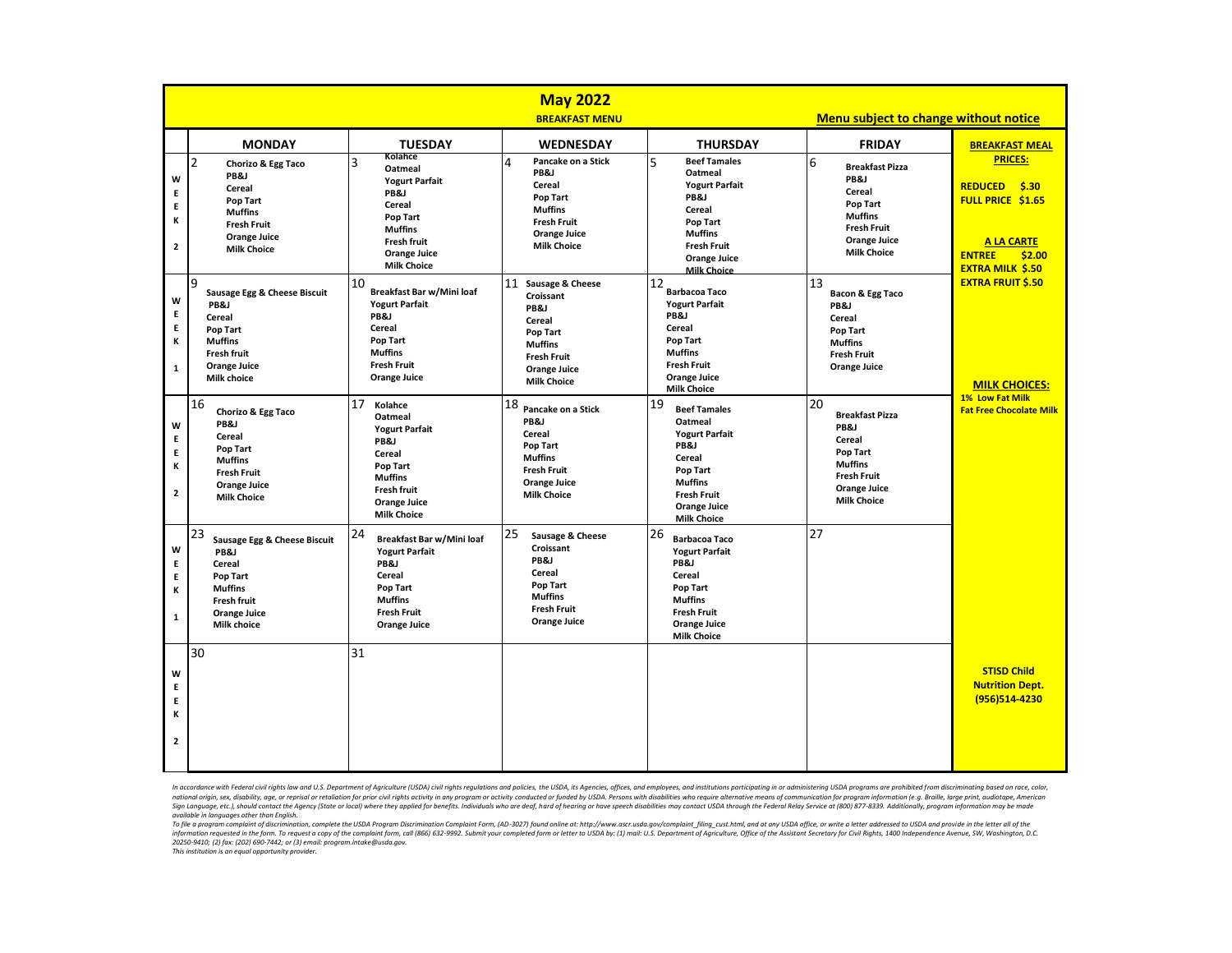|                                             | <b>May 2022</b>                                                                                                                                      |                                                                                                                                  |                                                                                                                                       |                                                                                                                                                           |                                                                                                   |                                                                                                                            |  |
|---------------------------------------------|------------------------------------------------------------------------------------------------------------------------------------------------------|----------------------------------------------------------------------------------------------------------------------------------|---------------------------------------------------------------------------------------------------------------------------------------|-----------------------------------------------------------------------------------------------------------------------------------------------------------|---------------------------------------------------------------------------------------------------|----------------------------------------------------------------------------------------------------------------------------|--|
|                                             |                                                                                                                                                      | <b>LUNCH MENU</b>                                                                                                                |                                                                                                                                       |                                                                                                                                                           | Menu subject to change without notice                                                             |                                                                                                                            |  |
|                                             | <b>MONDAY</b>                                                                                                                                        | <b>TUESDAY</b>                                                                                                                   | <b>WEDNESDAY</b>                                                                                                                      | <b>THURSDAY</b>                                                                                                                                           | <b>FRIDAY</b>                                                                                     | <b>LUNCH MEAL PRICES:</b>                                                                                                  |  |
| W<br>E<br>E<br>К<br>$\mathbf{2}$            | <b>Spaghetti &amp; Meatballs</b><br><b>Garlic Stick</b><br><b>Cooked Carrots</b><br><b>Romaine Salad</b><br>Fresh apple<br><b>Peach Slices</b>       | 3 Chicken Fried Steak<br><b>Mashed Potatoes</b><br><b>Baby Carrots</b><br><b>Fresh Fruit</b><br><b>Fruit Cocktail</b>            | 4 Street Tacos<br><b>Pinto Beans</b><br><b>Baby Carrots</b><br>Rice<br>Banana<br><b>Fruit Cocktail</b>                                | 5<br>Beef & Cheese Lasagna<br><b>Twisted Cheese Breadstick</b><br><b>Green Beans</b><br><b>Romaine Salad</b><br><b>Fresh Fruit</b><br><b>Diced Pears</b>  | 6<br><b>Chili Cheese Dog</b><br><b>Fish</b><br>Corn<br><b>French Fries</b><br><b>Fresh Fruit</b>  | \$.40<br><b>REDUCED</b><br>FULL PRICE \$3.35<br><b>A LA CARTE</b><br><b>ENTREE</b><br>\$2.00<br><b>SIDE DISH</b><br>\$0.50 |  |
| W<br>E<br>E<br>К<br>$\mathbf{1}$            | 19<br><b>Oven Baked Chicken</b><br><b>Creamy Mashed</b><br><b>Potatoes</b><br><b>Cooked Carrots</b><br><b>Dinner Roll</b><br><b>Fresh fruit</b>      | 10cheeseburger<br>Chips<br><b>Roamaine Salad</b><br><b>Baby Carrots</b><br><b>Fresh Fruit</b>                                    | 11 Cheese Enchiladas<br><b>Pinto Beans</b><br><b>Spanish Rice</b><br><b>Romaine Salad</b><br><b>Fresh Fruit</b><br><b>Diced Pears</b> | 12 Chicken Alfredo<br><b>Mashed Potatoes</b><br><b>Green Beans</b><br><b>Fresh Fruit</b><br>Applesauce                                                    | 13<br><b>Nachos</b><br><b>Fish</b><br>Corn<br><b>French Fries</b>                                 | <b>EXTRA MILK \$0.50</b><br><b>MILK CHOICES:</b>                                                                           |  |
| W<br>E<br>E<br>Κ<br>$\overline{\mathbf{2}}$ | 16<br><b>Spaghetti &amp; Meatballs</b><br><b>Garlic Stick</b><br><b>Cooked Carrots</b><br><b>Romaine Salad</b><br>Fresh apple<br><b>Peach Slices</b> | 17<br><b>Chicken Fried Steak</b><br><b>Mashed Potatoes</b><br><b>Baby Carrots</b><br><b>Fresh Fruit</b><br><b>Fruit Cocktail</b> | 18<br><b>Street Tacos</b><br><b>Pinto Beans</b><br><b>Baby Carrots</b><br><b>Rice</b><br><b>Banana</b><br><b>Fruit Cocktail</b>       | 19<br>Beef & Cheese Lasagna<br><b>Twisted Cheese Breadstick</b><br><b>Green Beans</b><br><b>Romaine Salad</b><br><b>Fresh Fruit</b><br><b>Diced Pears</b> | 20<br><b>Chili Cheese Dog</b><br><b>Fish</b><br>Corn<br><b>French Fries</b><br><b>Fresh Fruit</b> | 1% Low Fat Milk<br><b>Fat Free Chocolate</b><br><b>Milk</b>                                                                |  |
| W<br>E<br>E<br>К<br>$\mathbf 1$             | 23<br><b>Oven Baked Chicken</b><br><b>Creamy Mashed</b><br><b>Potatoes</b><br><b>Cooked Carrots</b><br><b>Dinner Roll</b><br><b>Fresh fruit</b>      | 24<br>Cheeseburger<br><b>Chips</b><br><b>Roamaine Salad</b><br><b>Baby Carrots</b><br><b>Fresh Fruit</b>                         | 25 Cheese Enchiladas<br><b>Pinto Beans</b><br><b>Spanish Rice</b><br><b>Romaine Salad</b><br><b>Fresh Fruit</b><br><b>Diced Pears</b> | 26 Chicken Alfredo<br><b>Mashed Potatoes</b><br><b>Green Beans</b><br><b>Fresh Fruit</b><br>Applesauce                                                    | 27                                                                                                |                                                                                                                            |  |
| W<br>E<br>E<br>К<br>$\mathbf{2}$            | 30                                                                                                                                                   | 31                                                                                                                               |                                                                                                                                       |                                                                                                                                                           |                                                                                                   | <b>STISD Child Nutrition Dept.</b><br>(956)514-4230                                                                        |  |

In accordance with Federal civil rights law and U.S. Department of Agriculture (USDA) civil rights regulations and policies, the USDA, its Agencies, offices, and employees, and institutions participating in or administerin Language, etc.), should contact the Agency (State or local) where they applied for benefits. Individuals who are dearly hard of hearing or have speech disabilities may contact USDA through the Federal Relay Service at (800 *languages other than English.* 

ran in the a program completing of discrimination, complete the USDA Program Discrimination Complaint Form, (AD-3027) found online at: http://www.ascr.usda.gov/complaint\_filing\_cust.html, and at any USDA office, or write a information requested in the form. To request a copy of the comploint form, call (866) 632-9992. Submit your completed form or letter to USDA by: (1) mail: U.S. Department of Agriculture, Office of the Assistant Secretary *9410; (2) fax: (202) 690-7442; or (3) email: program.intake@usda.gov.*